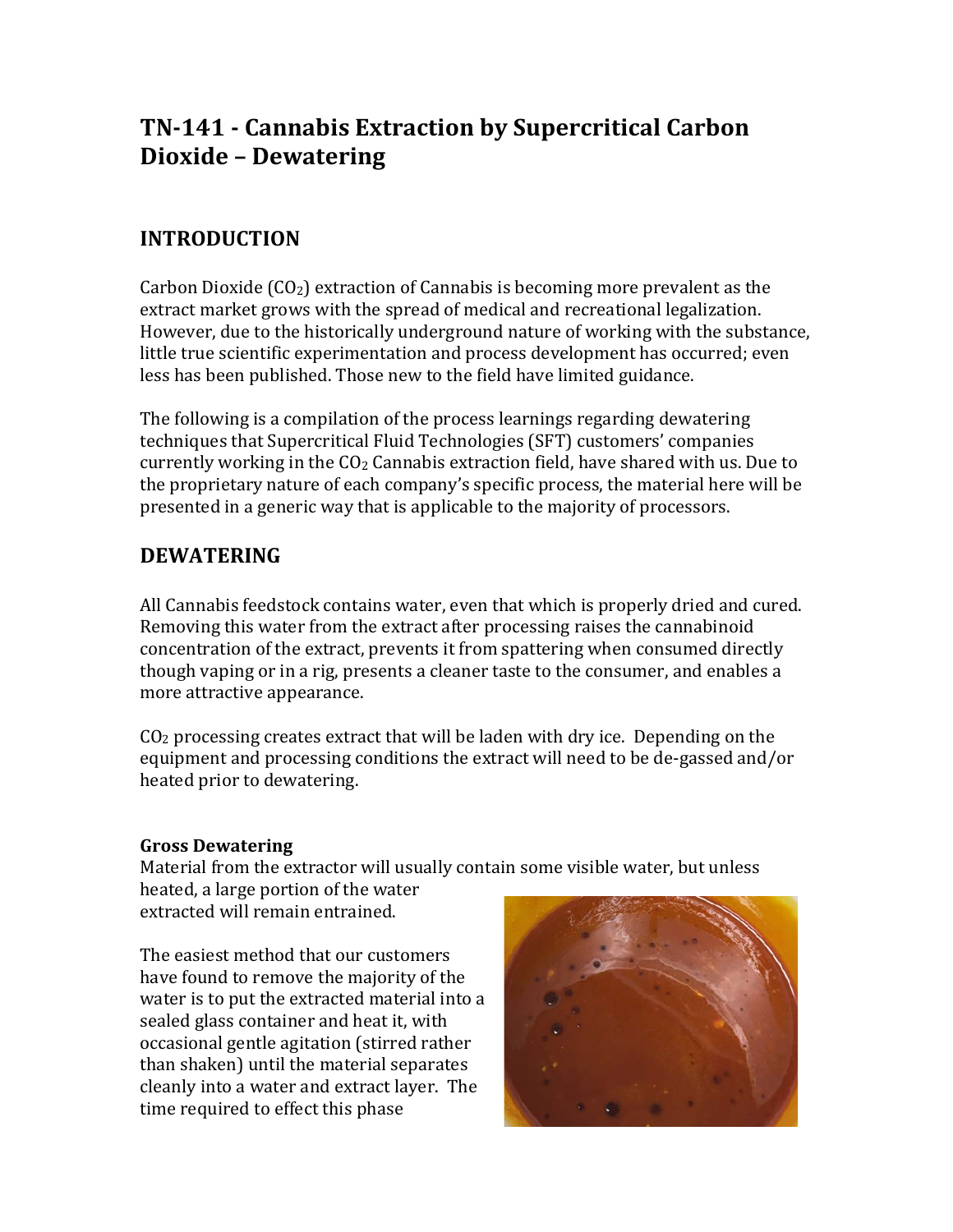separation depends on a number of factors including: the amount of material being separated, the heating method, the starting temperature of the extract, the temperature of the heat source, and innate properties of the extracted material.

Most of the effects of these parameters are common sense. More material will take longer to separate. A water bath will be a faster and more effective heat source than an oven. If the starting temperature of the material is higher it will take less time to warm to separation conditions. Increasing the temperature of the heat source will decrease the time needed to heat to temperature. The intrinsic properties of the feed stock such as the genetic makeup of the material, the feedstock format (bud, trim, shake, whole plant), material age, and storage/curing history also affect the separation time, but not in ways that are as obvious.

One consideration of this method is that THCA, the acidic, non-psychoactive form of cannabis, decarboxylates into THC, the psychoactive form of the cannabinoid, over time. The rate of decarboxylation increases with increasing temperature.

Increasing temperature also increases the rate of terpenoid loss. With the increased interest in the role of terpenoids in both taste and effect produced during consumption, retaining terpenoids has become a goal of most processors. Most of our customers therefore balance speed of separation and decarboxylation against terpene retention by using a water bath set between 50 and 60 degrees C.

When there are two distinct phases with a clean demarcation in the glass container, the glassware is removed from the heat and the extract is allowed to cool at room temperature. It is essential that the material in the container be allowed to fully solidify so that extract does



not inadvertently spill into the water phase during water removal. Once the extract is completely solid the container may be uncapped and inverted to pour off the water layer.

If further dewatering is desired, most of our customers use either a rotary evaporator or a vacuum oven for further processing.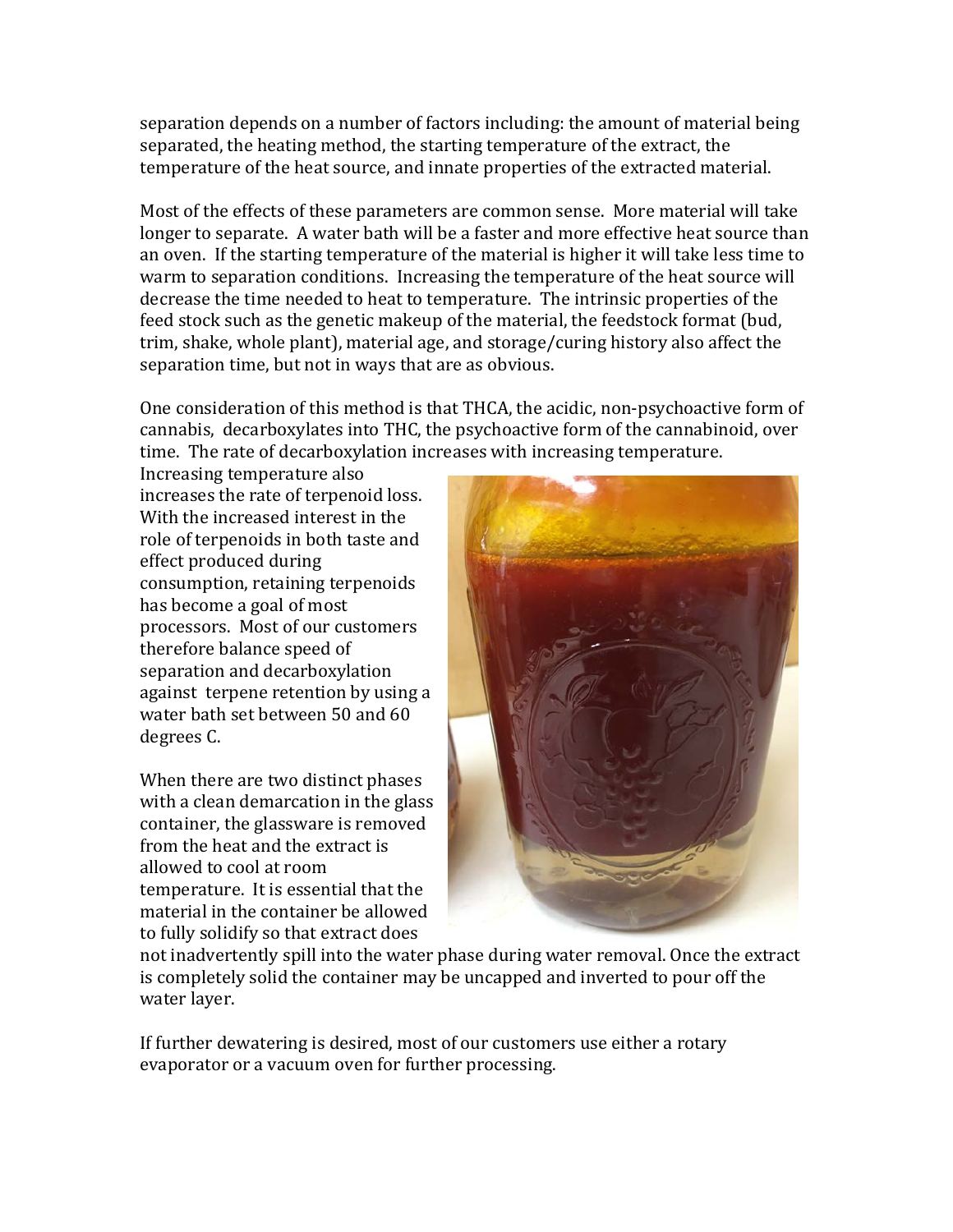### **Rotary Evaporation**

Following gross dewatering the extract can be further dewatered via simple distillation or by using a rotary evaporator, which is generally preferred over simple distillation as both rotation and vacuum enable faster and more complete water removal. If using rotary evaporation for the secondary method of water removal, it is effective to use an evaporative flask for gross dewatering in order to limit both material loss during transfer and another heat cycle that would be required if transferring material between containers.



The most common rotary evaporation processing parameters are:

- water bath at 60 degrees C,
- rotation at  $1/3$  to  $\frac{1}{2}$  of equipment capacity, and
- vacuum gently decreasing to the vacuum pump limit.

Evaporation is complete when the vacuum has reached its limit and there have been



no drips for at least 10 minutes.

At the start of evaporation the extract will have a matte look. By the end of the process the material will appear shiny.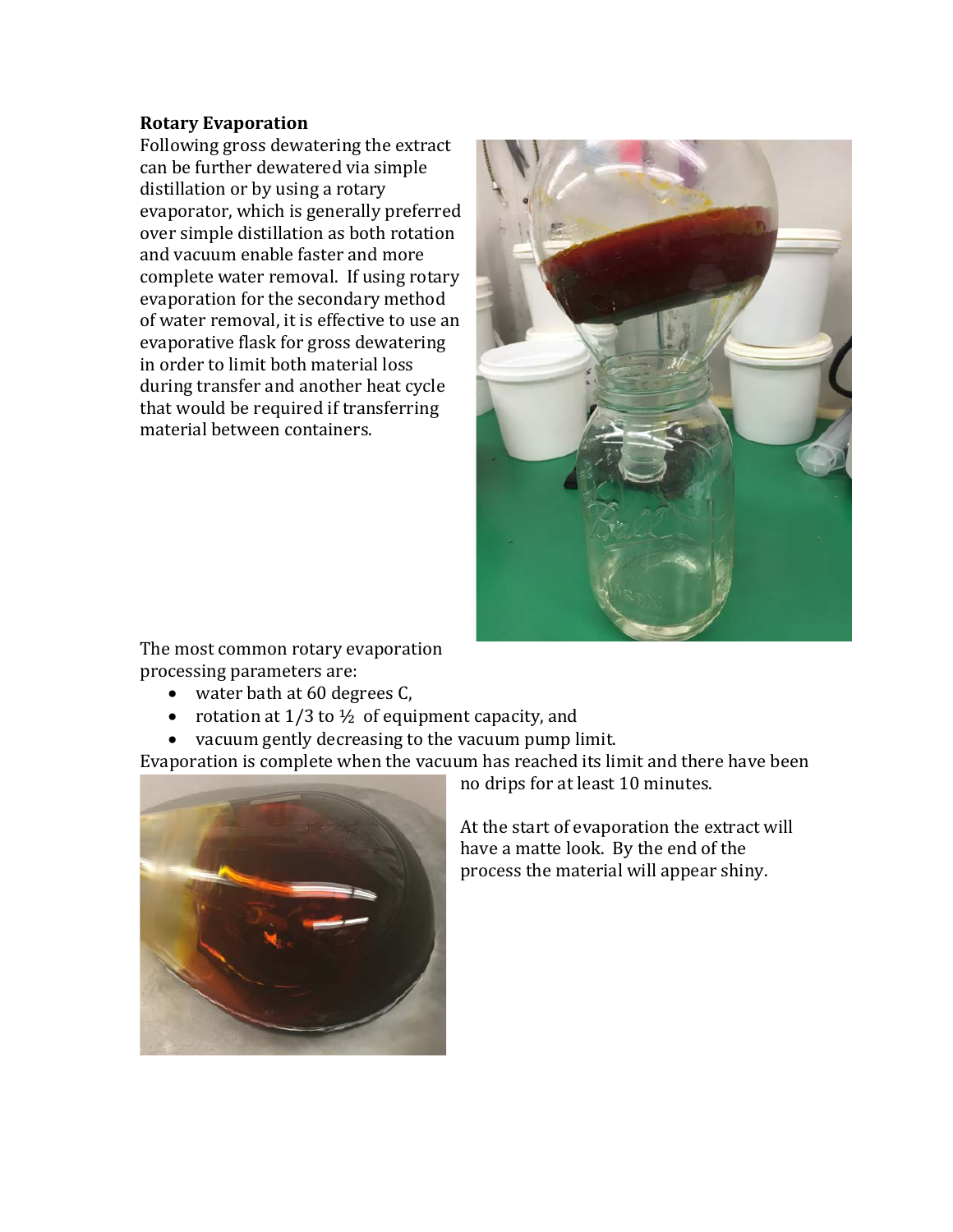### **Vacuum Oven**

This secondary dewatering method has fewer set processing parameters as it is more dependent on what is in each separate sample being dewatered. The commonalities from our customers:

- 60 degree oven,
- gently reduce the vacuum down to the pump's limit,
- process a thin layer of material at a time, and
- start with cold or room temperature material.

The main issue with using this method is that there is spatter, which can be attributed to both water and terpenoids. Using a vessel with tall walls will help to contain the spatter. Starting the process with cold or room temperature extract allows the extract to release water as it "foams up" also reduces spatter.





In the photo on the left the material is just starting to heat up and is beginning to foam. The photo on the right shows two containers of extract that are fully foaming. They are reminiscent of a cake rising.

Vacuum in the oven must be reduced gently in the early stages of processing so that the foaming material does not overflow. Once the foaming has calmed down the material becomes clear and glassy as the vacuum is reduced.